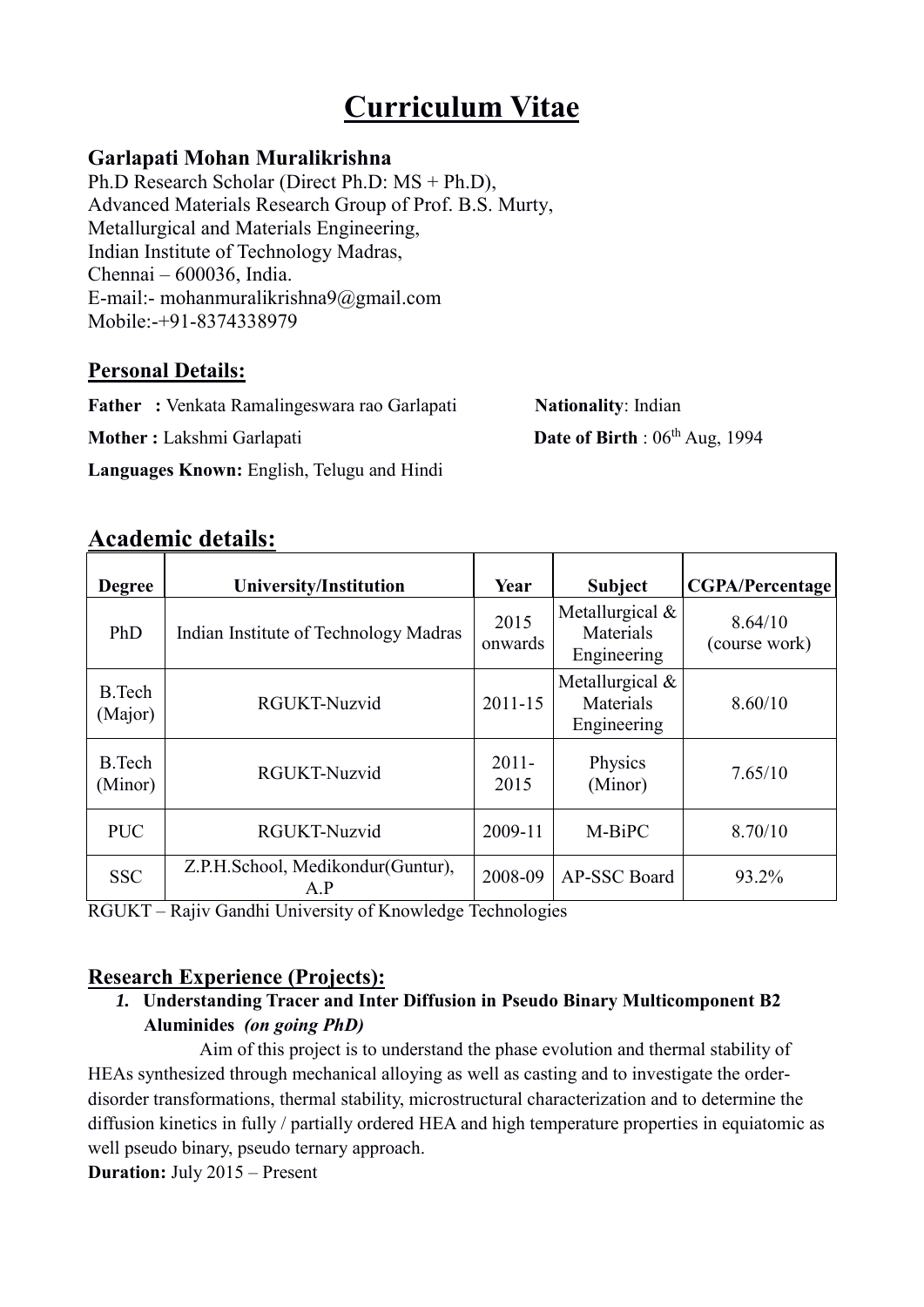## **2. "Thermal Stability of AlxCoCrFeNi (x=0, 0.3, 0.6, 1 mole) High Entropy Alloy"** *(B.Tech Thesis)*

Aim of this project is to understand the phase thermal stability of AlxCoCrFeNi HEA by varying percentage Al synthesized through mechanical alloying. Mechanically alloyed powders were subjected to various heat treatment and the stability of the phases were investigated through X-ray diffraction. Fraction of phases and grain growth kinetics were measure and correlated them with the percentage of Al.

## **Duration:** Aug 2014 – May 2015

*3.* **"Phase Evolution in AlxCoCrFeNi (x=0, 0.3, 0.6, 1 mole) High entropy alloy synthesized through mechanical alloying and spark plasma sintering"**. *(Summer Internship)*

This project aimed at the understanding the phase evolution in AlxCoCrFeNi HEA by varying percentage Al. Preparation of the alloys were done through mechanical alloying (MA) followed by spark plasma sintering (SPS). Synthesized alloys were subjected to microstructural characterization through Scanning Electron Microscopy (SEM) as well as Transmission Electron Microscopy (TEM) and mechanical property evaluation.

## **Duration:** May 2014 – July 2014

**4.** "**Ultra High Purification of Cadmium by Zone Refining"** at **C-MET** (Centre for Materials for Electronic Technology), Hyderabad, Scientific Socielty, Govt. of india. *(Winter Internship)*

Cadmium has been an important element in power sector. It is used in the form of CdTe which will be made as a thin film on solar cells. But purifying cadmium is a tough task and the cost of Cd increases 3-4 orders with increase in 1N purity. As a part of this project a new parameter was optimised to get 7N pure Cd using horizontal zone refiner. 4 zone - 8 pass method was adopted and the level of purity was checked using Inductively Coupled Plasma Mass Spectroscopy (ICPMS).

## **Duration:** Dec 2013 – Jan 2014

## **Conferences & Workshops:**

- **1.** Work shop on Nano Science and Technology (April 4-5, 2014) at IIT, Madras, Chennai, India.
- **2.** Rahul Bhattacharya, **Mohan Muralikrishna Garlapati** and B.S. Murty "Phase Evolution in  $Al_xCoCrFeNi$  (x=0, 0.3, 0.6, 1 mole) High entropy alloy synthesized through mechanical alloying and spark plasma sintering" NMD-ATM, 2014, Pune, India.
- **3. G. Mohan Muralikrishna** and B.S. Murty "Thermal Stability of Al<sub>x</sub>CoCrFeNi High Entropy Alloy Sinthesized through Mechanical Alloying" In-house Symposium – 2016, IIT Madras, Chennai, India.
- **4. G. Mohan Muralikrishna** and B.S. Murty, "Effect of Aluminium Addition on Grain Growth Behavior of AlxCoCrFeNi High Entropy Alloys Synthesized Through Mechanical Alloying" IWHEM – 2017, Hyderabad, India.
- **5. G. Mohan Muralikrishna,** Photomicrography Contest "International Conference on Electron Microscopy and Allied Techniques and XXXVIII Annual Meeting of the Electron Microscope Society of India (EMSI-2017)" 17-19 July, 2017, Mahabalipuram, India.
- **6. G. Mohan Muralikrishna** and B.S. Murty "Mechanical Alloying and Spark Plasma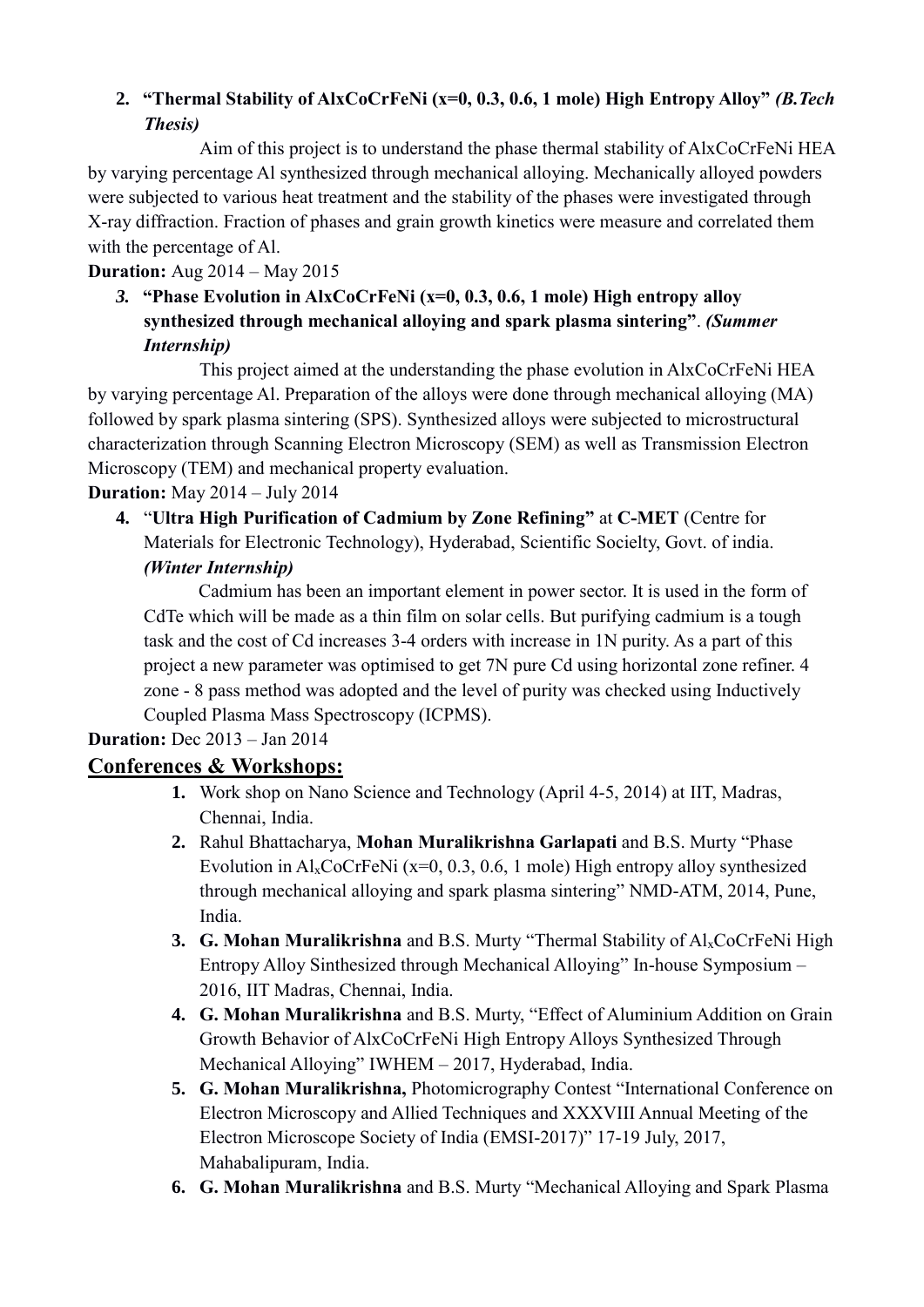Sintering of AlNi and AlCo Ordered Intermetallic Compounds" In-house Symposium – 2017, IIT Madras, Chennai, India.

- **7. G. Mohan Muralikrishna**, R. Ramya and B.S. Murty, "Synthesis of Al(CoNi) and Al(FeNi) Pseudobinary Compunds through Mechanical Alloying and Spark Plasma Sintering" NMD-ATM, 2017, Goa, India.
- **8.** Sushanth Kombattula, **G. Mohan Muralikrishna**, Amirthalingam M. and B.S. Murty, "Precipitation behaviour in Al0.1Co1.5Cr1Fe1Ni1.5Ti0.4 High Entropy Alloy" NMD-ATM, 2017, Goa, India.
- **9. G. Mohan Muralikrishna,** K. Venkatesh and B.S. Murty, "**Pseudo Binary Aluminides: Multicomponent Intermetallic Compounds**" In-house symposium – 2018, IIT Madras, Chennai, India. (**Best Paper Award**)
- **10. G. Mohan Muralikrishna** and B.S. Murty, "Grain growth kinetics in AlxCoCrFeNi  $(x=0, 0.3, 0.6$  and 1 mol) synthesized through mechanical alloying", ISMANAM – 2018, Rome, Italy.

## **Industrial training:**

 Industrial training on "SOLVENT EXTRACTION" of Hafnium (Hf) from the rafnite, RoHS, Metal reduction and Vacuum distillation plants at C-MET, Hyderabad.

## **Research Interests:**

- $\triangleright$  High Entropy Alloys
- $\triangleright$  Super alloys, Intermetallics and Ordered Disorder transformations
- $\triangleright$  Nano Materials

## **Membership of Academic Bodies:**

- Life Member, Electron Microscopy Society of India
- Life Member, Powder Metallurgy Association of India

## **Hands on experience:**

- **Can operate** 
	- Bruker D8, D8 advanced and X'Pert PRO PANlytical X-ray diffractometers
	- $\triangleright$  Scanning Electron Microscope (SEM) Quanta 200 (FEI), Quanta 400 (FEI)
	- $\triangleright$  Transmission Electron Microscope CM12
	- $\triangleright$  Fritsch P-5 high energy ball mill and Simolover
	- Spark Plasma Sintering Dr Sinter SPS-5000, (Fuji Electronic Industrial Co., Ltd., Saitama, Japan)
	- ▶ Nano Indentation, TI 950 Triboindenter, Hysitron
	- Differential Scanning Calorimeter, Setaram Labsys Evo TGA
	- $\triangleright$  Horizontal Zone Refiner both in manual and automated modes
	- $\triangleright$  Vacuum Arc Melting
	- Vacuum Heat Treatment furnaces
	- $\triangleright$  Hardness(Brinell, Rockwell), Impact (Charpy & Izod)Testing machines
- **Tools**